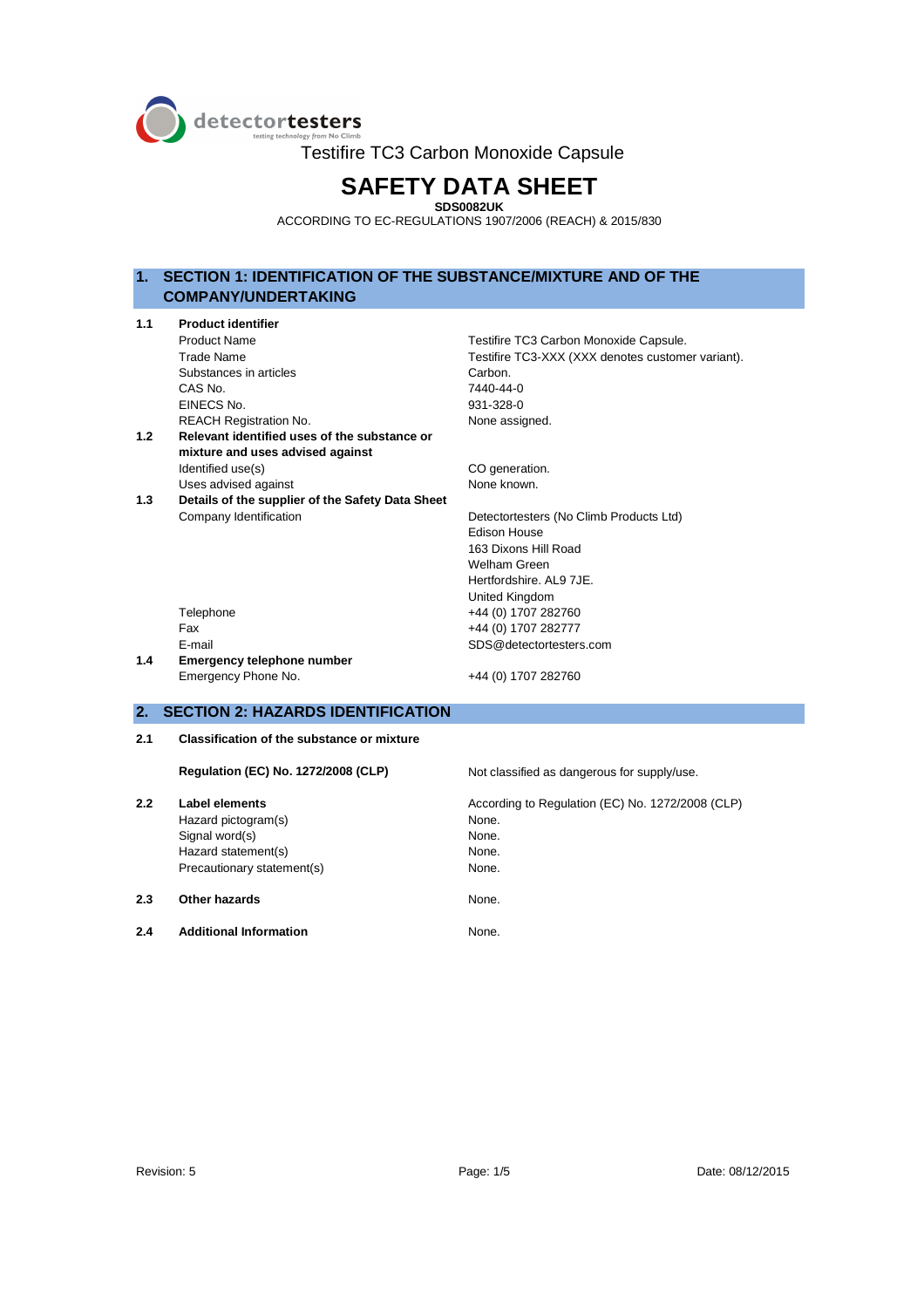

# Testifire TC3 Carbon Monoxide Capsule

### **3. SECTION 3: COMPOSITION/INFORMATION ON INGREDIENTS**

Product Description: Activated Carbon Cloth. Contains no hazardous ingredients.

#### **3.1 Substances**

EC Classification No. 1272/2008

| <b>Hazardous</b><br>inaredient(s) | CAS No.   | EC No.    | <b>REACH Registration</b><br>No. | Hazard pictogram(s) and<br>Hazard statement(s) |
|-----------------------------------|-----------|-----------|----------------------------------|------------------------------------------------|
| Carbon                            | 7440-44-0 | 931-328-0 | 01-2119488894-                   | None                                           |
|                                   |           |           | 16-0008                          |                                                |

#### **3.2 Additional Information**

None.

# **4. SECTION 4: FIRST AID MEASURES**



| 4.1               | Description of first aid measures<br>Inhalation<br><b>Skin Contact</b><br>Eye Contact<br>Ingestion                                                                                          | Unlikely route of exposure.<br>Wash skin with soap and water.<br>Flush eyes with water for at least 15 minutes.<br>Unlikely route of exposure.                                                                                                                             |
|-------------------|---------------------------------------------------------------------------------------------------------------------------------------------------------------------------------------------|----------------------------------------------------------------------------------------------------------------------------------------------------------------------------------------------------------------------------------------------------------------------------|
| 4.2               | Most important symptoms and effects, both<br>acute and delayed                                                                                                                              | None anticipated.                                                                                                                                                                                                                                                          |
| 4.3               | Indication of any immediate medical attention<br>and special treatment needed                                                                                                               | Unlikely to be required but if necessary treat<br>symptomatically.                                                                                                                                                                                                         |
| 5.                | <b>SECTION 5: FIRE-FIGHTING MEASURES</b>                                                                                                                                                    |                                                                                                                                                                                                                                                                            |
| 5.1<br>5.2<br>5.3 | <b>Extinguishing Media</b><br>Suitable Extinguishing Media<br>Unsuitable Extinguishing Media<br>Special hazards arising from the substance or<br>mixture<br><b>Advice for fire-fighters</b> | As appropriate for surrounding fire.<br>None known.<br>Combustion may cause toxic fumes. Hazardous<br>decomposition product(s): Carbon monoxide, Carbon<br>dioxide.<br>In case of major fire and large quantities: A self contained<br>breathing apparatus should be worn. |
| 6.                | <b>SECTION 6: ACCIDENTAL RELEASE MEASURES</b>                                                                                                                                               |                                                                                                                                                                                                                                                                            |
| 6.1               | Personal precautions, protective equipment<br>and emergency procedures                                                                                                                      | Wear suitable gloves.                                                                                                                                                                                                                                                      |
| 6.2               | <b>Environmental precautions</b>                                                                                                                                                            | Avoid release to the environment.                                                                                                                                                                                                                                          |
| 6.3               | Methods and material for containment and<br>cleaning up                                                                                                                                     | Collect mechanically and dispose of according to Section 13.                                                                                                                                                                                                               |
| 6.4               | Reference to other sections                                                                                                                                                                 | See Also Section: 8, 13.                                                                                                                                                                                                                                                   |

# **7. SECTION 7: HANDLING AND STORAGE**

**7.1 Precautions for safe handling The State No special measures are required. Keep away from sources** of strong odour or vapours to prevent contamination.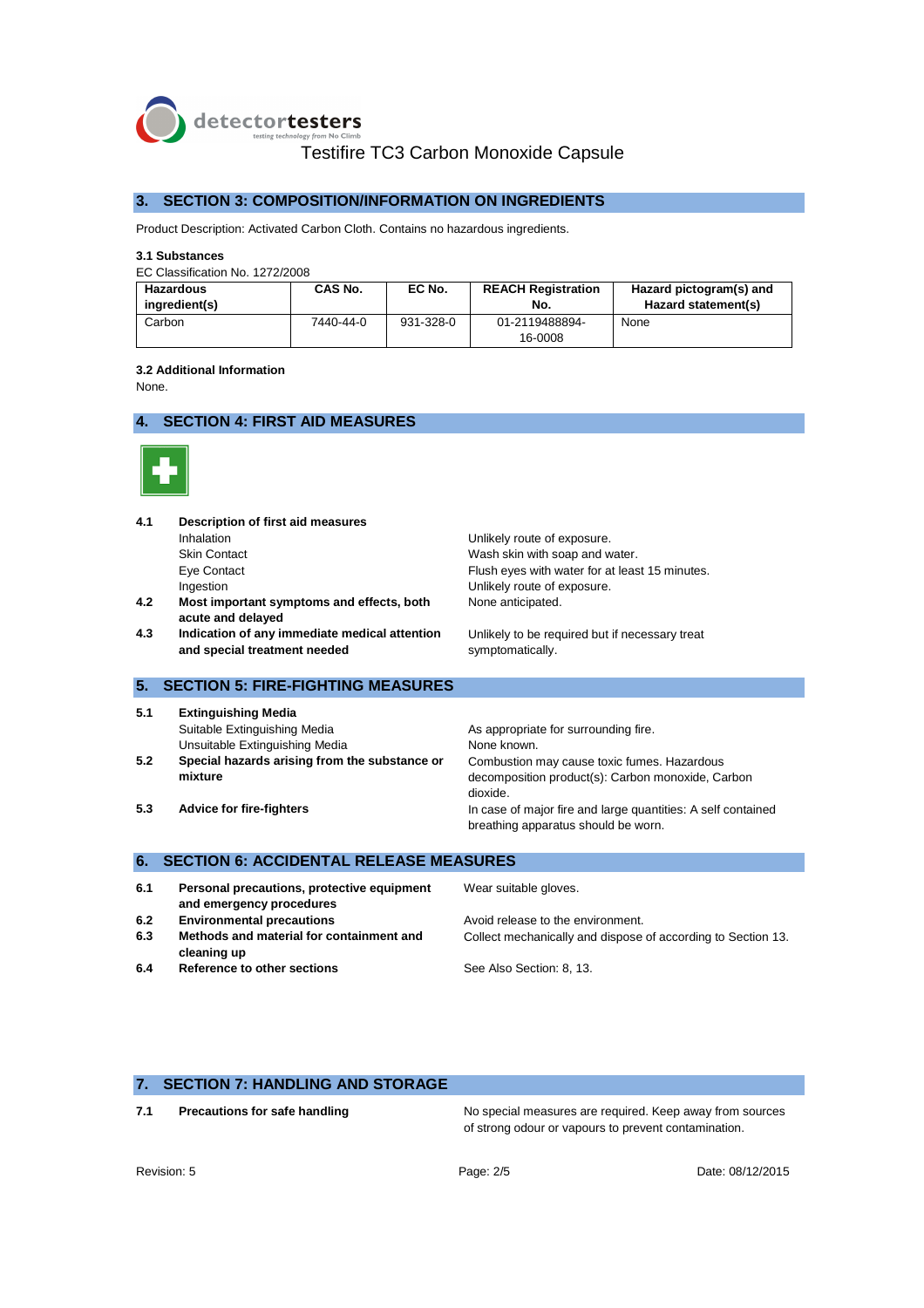

# Testifire TC3 Carbon Monoxide Capsule

## **7.2 Conditions for safe storage, including any**

**incompatibilities**  Storage Temperature **Ambient.** Incompatible materials

**7.3 Specific end use(s) CO** generation.

Storage Life Stable under normal conditions.<br>
Incompatible materials<br>
None anticipated.

# **8. SECTION 8: EXPOSURE CONTROLS/PERSONAL PROTECTION**

- **8.1 Control parameters**
- **8.1.1 Occupational Exposure Limits**

| <b>SUBSTANCE</b> | <b>CAS No.</b> | LTEL<br>(8 <sub>hr</sub> TWA ppm) | ' TEL<br>$(8 \text{ hr} \text{ TWA} \text{ ma/m}^3)$ | <b>STEL</b><br>(ppm) | <b>STEL</b><br>(ma/mª) | <b>Note</b>     |
|------------------|----------------|-----------------------------------|------------------------------------------------------|----------------------|------------------------|-----------------|
| Carbon           | 7440-44-0      | -                                 | 10                                                   |                      |                        | Inhalable Dust  |
|                  |                | -                                 |                                                      |                      |                        | Respirable Dust |

Source: WEL: Workplace Exposure Limit (UK HSE EH40)

| 8.1.2                 | <b>Biological limit value</b>                                                                                        | Not established.                                                   |
|-----------------------|----------------------------------------------------------------------------------------------------------------------|--------------------------------------------------------------------|
| 8.1.3                 | <b>PNECs and DNELs</b>                                                                                               | Not established.                                                   |
| 8.2<br>8.2.1<br>8.2.2 | <b>Exposure controls</b><br>Appropriate engineering controls<br>Personal protection equipment<br>Eye/face protection | Provide adequate ventilation.<br>Not normally required.            |
|                       | Skin protection (Hand protection/ Other)                                                                             | Wear suitable gloves if prolonged skin contact is likely.          |
|                       | Respiratory protection                                                                                               | No personal respiratory protective equipment normally<br>required. |
|                       | Thermal hazards                                                                                                      | Not applicable.                                                    |
| 8.2.3                 | <b>Environmental Exposure Controls</b>                                                                               | Avoid release to the environment.                                  |

# **9. SECTION 9: PHYSICAL AND CHEMICAL PROPERTIES**

#### **9.1 Information on basic physical and chemical**

**properties**  Colour Colourless. Odour **Odourless.** Odour Threshold Not applicable. pH Not applicable. Melting Point/Freezing Point Not applicable. Initial boiling point and boiling range Not applicable. Flash Point **Not applicable.** Evaporation rate **Note applicable.**<br>
Flammability (solid, gas) **Non-flammable.** Flammability (solid, gas)

Woven or knitted cloth.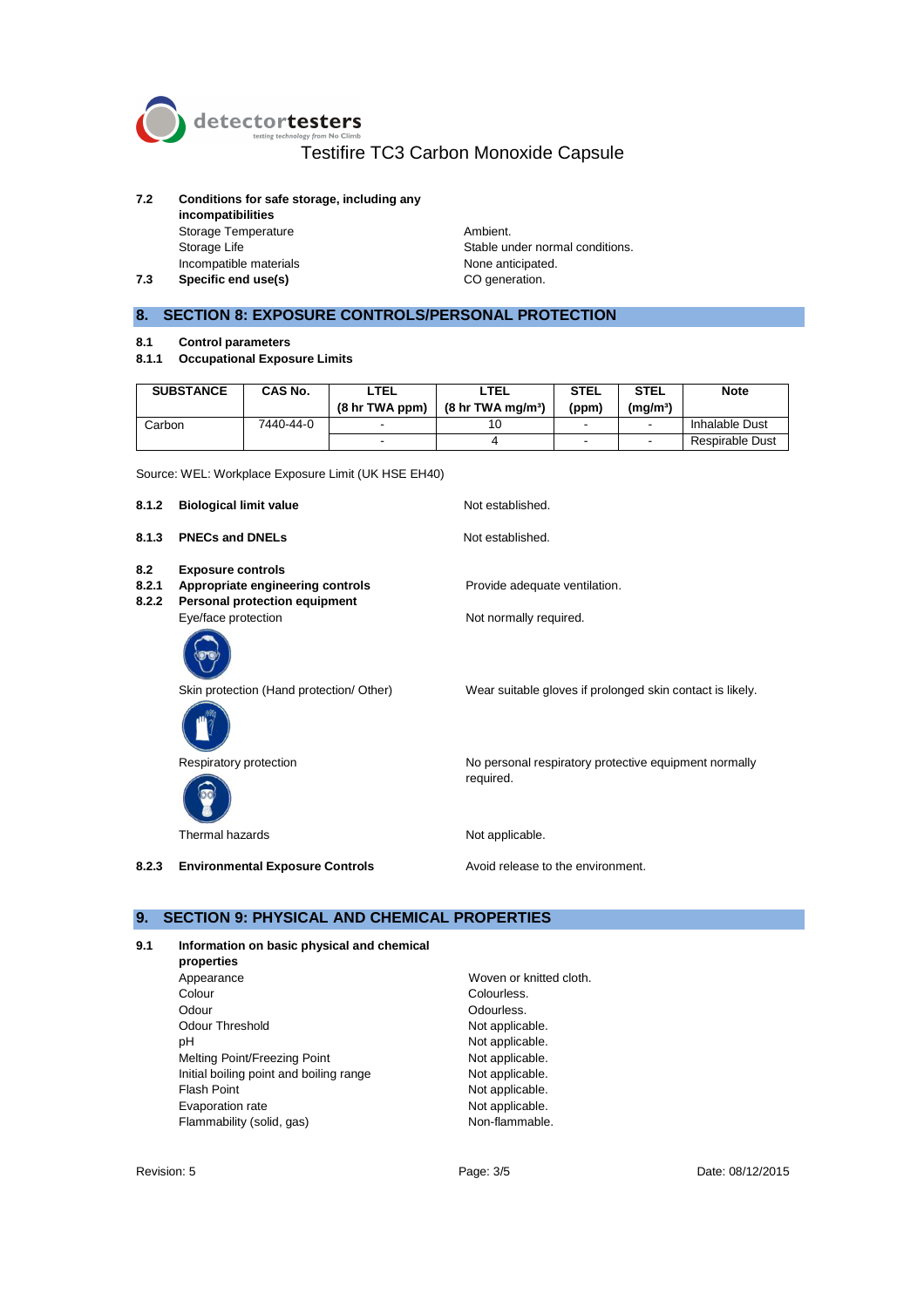detectortesters

# Testifire TC3 Carbon Monoxide Capsule

Upper/lower flammability or explosive limits Not applicable. Vapour pressure Not applicable. Vapour density **Not applicable.** Relative density **Not applicable**. Surface Density NLT. 100g/m<sup>2</sup> Solubility(ies) and the soluble of the soluble. Partition coefficient: n-octanol/water Not applicable. Auto-ignition temperature Not applicable. Decomposition Temperature Not applicable. Viscosity **Not applicable.** Explosive properties Not explosive. Oxidising properties Not oxidising. **9.2 Other information** None.

purpose.

prevent contamination.

#### **10. SECTION 10: STABILITY AND REACTIVITY**

- 
- **10.1 Reactivity**<br>**10.2 Chemical stability** Stable under normal conditions.
- **10.2 Chemical stability 10.2 Chemical stability 10.3 Chemical stability of hazardous reactions No hazardous reactions No hazardous reactions No hazardous reactions No hazardous reactions home 10.3 Possibility of hazardous reactions** No hazardous reactions known if used for its intended
- **10.4 Conditions to avoid 10.4 Conditions to avoid Keep away from sources of strong odour or vapours to**
- **10.5 Incompatible materials** None anticipated.
- **10.6 Hazardous Decomposition Product(s)** No hazardous decomposition products known.

#### **11. SECTION 11: TOXICOLOGICAL INFORMATION**

- **11.1 Information on toxicological effects Acute toxicity Low acute toxicity. Skin corrosion/irritation** Non-irritant. **Serious eve damage/irritation** Not classified. **Respiratory or skin sensitization** It is not a skin sensitiser. **Carcinogenicity Carcinogenicity No evidence of carcinogenicity. Reproductive toxicity** None anticipated. **STOT - single exposure** Not classified. **STOT - repeated exposure** Not classified. Aspiration hazard **None anticipated.** None anticipated. **11.2 Other information** None.
	- **Germ cell mutagenicity** There is no evidence of mutagenic potential.

#### **12. SECTION 12: ECOLOGICAL INFORMATION**

- 
- 
- 
- **12.4 Mobility in soil Insoluble.**
- **12.5 Results of PBT and vPvB assessment** Not classified as PBT or vPvB.
- **12.6 Other adverse effects** None.

**12.1 Toxicity 12.1 Toxicity 12.1 Toxicity Low toxicity to aquatic organisms. 12.2 Persistence and degradability** The product is not biodegradable. **12.3 Bioaccumulative potential** The product has no potential for bioaccumulation.

### **13. SECTION 13: DISPOSAL CONSIDERATIONS**

- **13.1 Waste treatment methods Dispose at suitable refuse site.**
- 

**13.2 Additional Information** Disposal should be in accordance with local, state or national legislation.